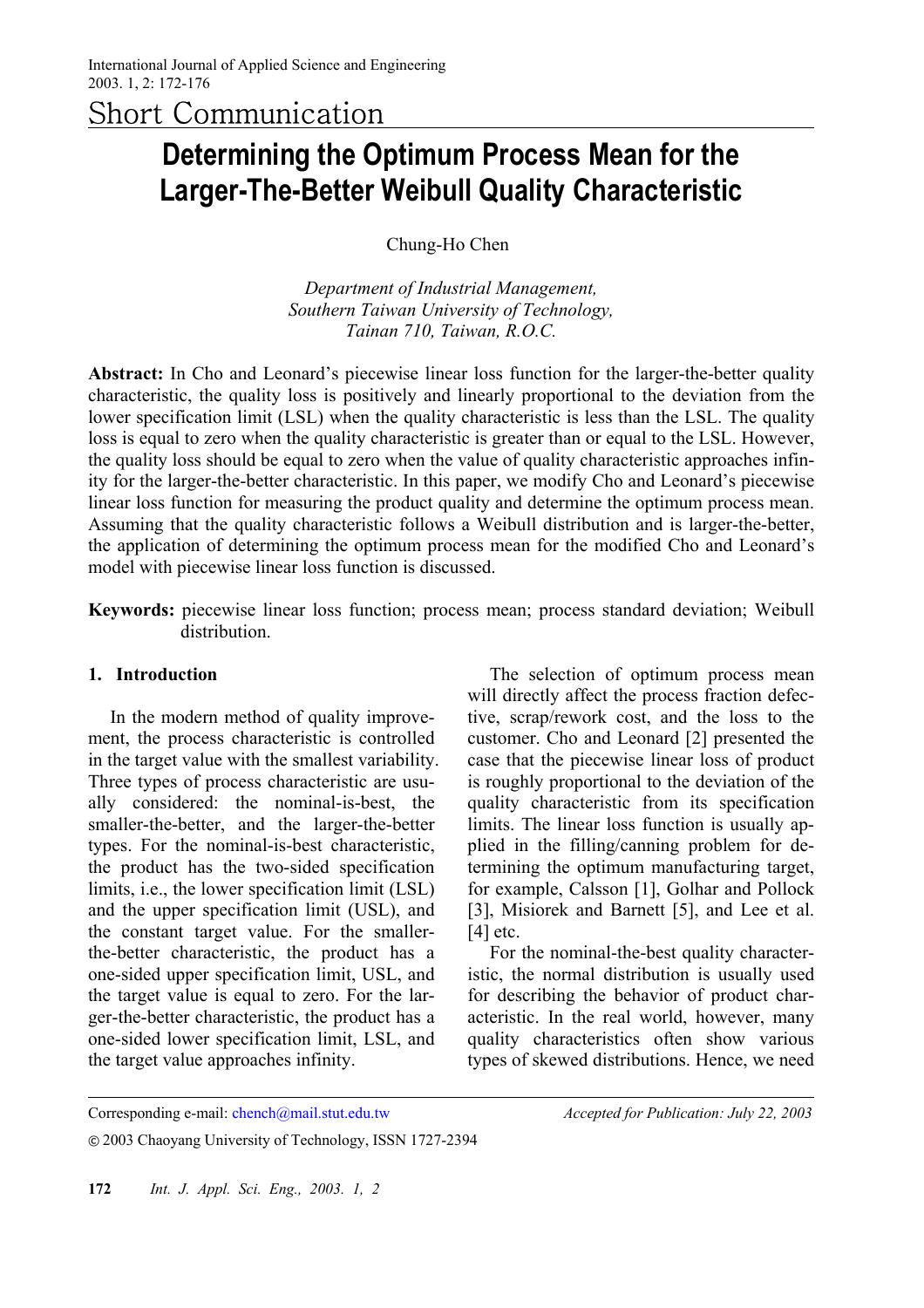a practical distribution for fitting the real situations. The Weibull distribution has been successfully applied in describing the lifetime of certain electronic systems. This makes the Weibull distribution a much better candidate for fitting the larger-the-better quality characteristics. In Cho and Leonard's piecewise linear loss function [2] for the larger-the-better quality characteristic, the quality loss is positively and linearly proportional to the deviation from the LSL when the quality characteristic is less than the LSL. The quality loss is equal to zero when the quality characteristic is greater than or equal to the LSL. However, the quality loss should be equal to zero when the value of quality characteristic approaches infinity for the larger-the-better characteristic. Hence, it is not reasonable that the quality loss at the LSL is equal to zero as shown in Cho and Leonard's piecewise linear loss function [2]. In this paper, we modify Cho and Leonard's piecewise linear loss function [2] for measuring the product quality and determine the optimum process mean for the larger-the-better Weibull quality characteristic. Finally, the application of determining the optimum process mean for the modified Cho and Leonard's model with piecewise linear loss function is discussed.

#### **2. Piecewise linear loss function**

Cho and Leonard [2] presented the piecewise linear loss function for the larger-the-better characteristic as follows:

$$
L(x) = \begin{cases} D_L(T_L - x) & \text{if } x < T_L \\ 0 & \text{if } x \ge T_L \end{cases}
$$
 (1)

where  $T_L$  is the lower specification limit;  $D_L$  is the quality loss coefficient when the quality characteristic is less than the  $T_L$ . Figure 1 shows the Cho and Leonard's piecewise linear loss function [2] for the larger-the-better quality characteristic.



**Figure 1.** Cho and Leonard's piecewise linear loss function

In fact, the cost of exceeding the LSL should be considered in measuring the quality loss of product for the larger-the-better characteristic. Assuming that the quality loss at the  $T_{\text{L}}$  is *A* (where  $A > 0$ ), the quality loss is positively and linearly proportional to the deviation from the LSL for  $x < T_i$ , and the quality loss is negatively and linearly proportional to the deviation from the LSL for  $x > T_L$ , the modified Cho and Leonard's piecewise linear loss function [2] can be defined as

$$
L(x) = \begin{cases} A + D_L(T_L - x) & \text{if } x < T_L \\ A - D_U(x - T_L) & \text{if } x \ge T_L \end{cases}
$$
 (2)

where  $D_U$  is the quality loss coefficient when the quality characteristic is more than the  $T_L$ .

Figure 2 shows the modified Cho and Leonard's piecewise linear loss function [2] for the larger-the-better quality characteristic.

## **3. The cost model with piecewise linear loss function**

Assume that the quality characteristic follows the Weibull distribution. The probability density function of *X* is defined as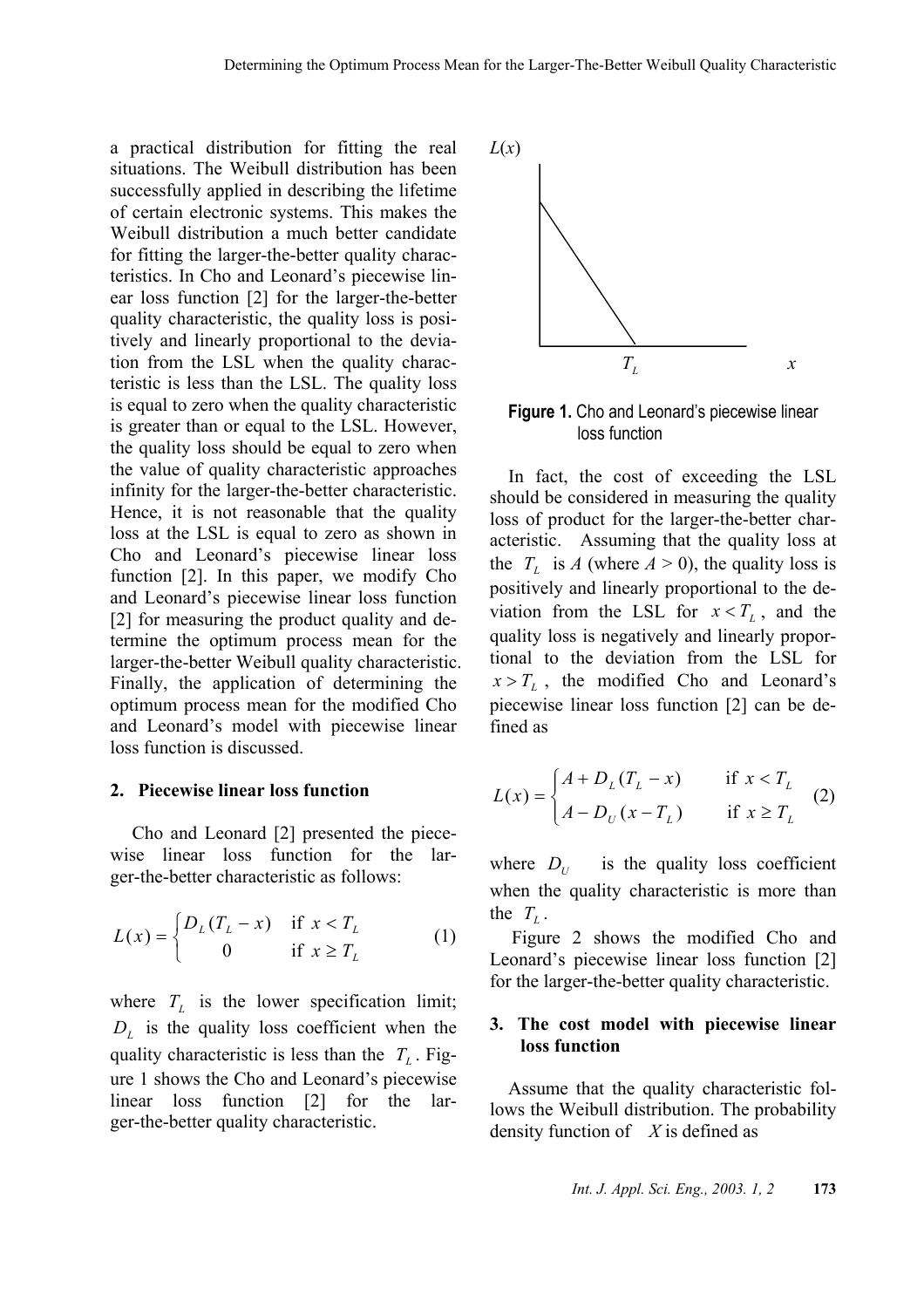$$
f(x) = \frac{\beta}{\theta} \left(\frac{x - v}{\theta}\right)^{\beta - 1} e^{-\left(\frac{x - v}{\theta}\right)^{\beta}}, x - v \ge 0 \tag{3}
$$

where  $\beta$  is the scale parameter,  $\beta > 0$ ;  $\theta$ is the scale parameter,  $\theta > 0$ ; *v* is the location parameter.



**Figure 2.** Modified Cho and Leonard'spiecewise linear loss function

The cumulative distribution function, the expected value, and the variance of the Weibull distribution, respectively, are

$$
F(y) = P(X \le y) = 1 - e^{-\left(\frac{y - v}{\theta}\right)^{\beta}}
$$
 (4)

$$
\mu = \theta \Gamma (1 + \frac{1}{\beta}) + \nu \qquad (5)
$$

$$
\sigma^2 = \theta^2 [\Gamma(1+\frac{2}{\beta}) - \Gamma^2(1+\frac{1}{\beta})] \qquad (6)
$$

where  $\Gamma(.)$  is the gamma function.

## **3.1. Cho and Leonard's model with piecewise linear loss function**

Using Eq. (1), the expected total loss per item in Cho and Leonard's model, denoted by  $TC_1$ , with piecewise linear loss function for the larger-the-better Weibull quality characteristic is to

Minimize

$$
TC_{1} = \int_{0}^{T_{L}} D_{L}(T_{L} - x)f(x)dx
$$
  
\n
$$
= \int_{0}^{T_{L}} D_{L}T_{L}f(x)dx - \int_{0}^{T_{L}} D_{L}xf(x)dx
$$
  
\n
$$
= D_{L}T_{L}[1 - e^{-\frac{(\frac{T_{L} - v}{\theta})^{\beta}}{\beta}}] - D_{L}\{-T_{L}e^{-\frac{(\frac{T_{L} - v}{\theta})^{\beta}}{\beta}}\}
$$
  
\n
$$
+ \frac{\theta}{\beta}\Gamma(\frac{1}{\beta})I[\frac{1}{\beta}, (\frac{T_{L} - v}{\theta})^{\beta}]\}
$$
  
\n
$$
= D_{L}T_{L} - D_{L}\frac{\theta}{\beta}\Gamma(\frac{1}{\beta})
$$
  
\n
$$
I[\frac{1}{\beta}, (\frac{T_{L} - v}{\theta})^{\beta}]
$$
(7)

subject to  $0 \le v \le T_L$  (8)

where

$$
I[a \, , \, y \, ] = \frac{1}{\Gamma(a)} \int_{0}^{y} u^{a-1} e^{-u} \, du \qquad (9)
$$

For Eqs. (7) and (8), the parameters  $\theta$ ,  $\beta$ ,  $D_L$ , and  $T_L$  are given and the parameter  $v$  is unknown. Hence, the Weibull quality characteristic has a known variance  $\sigma^2$  and an unknown mean  $\mu$ . *I*[*a*, *y*] is the incomplete gamma function with  $a > 0$  and  $y > 0$ . Since  $\lim_{y \to \infty} I[a, y] = 1$ , the values of the incomplete gamma function are always assumed to be between zero and one. As the location parameter  $\nu$  (the process mean  $\mu$ ) increases, the  $I\left[\frac{1}{\epsilon}, \left(\frac{T_L - v}{r_L}\right)^{\beta}\right]$  $\beta$   $\theta$  $I\left[\frac{1}{\epsilon}, \left(\frac{T_L - v}{r_L}\right)^{\beta}\right]$  decreases.

Hence, the minimum of  $TC_1$  occurs when  $\nu$  $= 0.$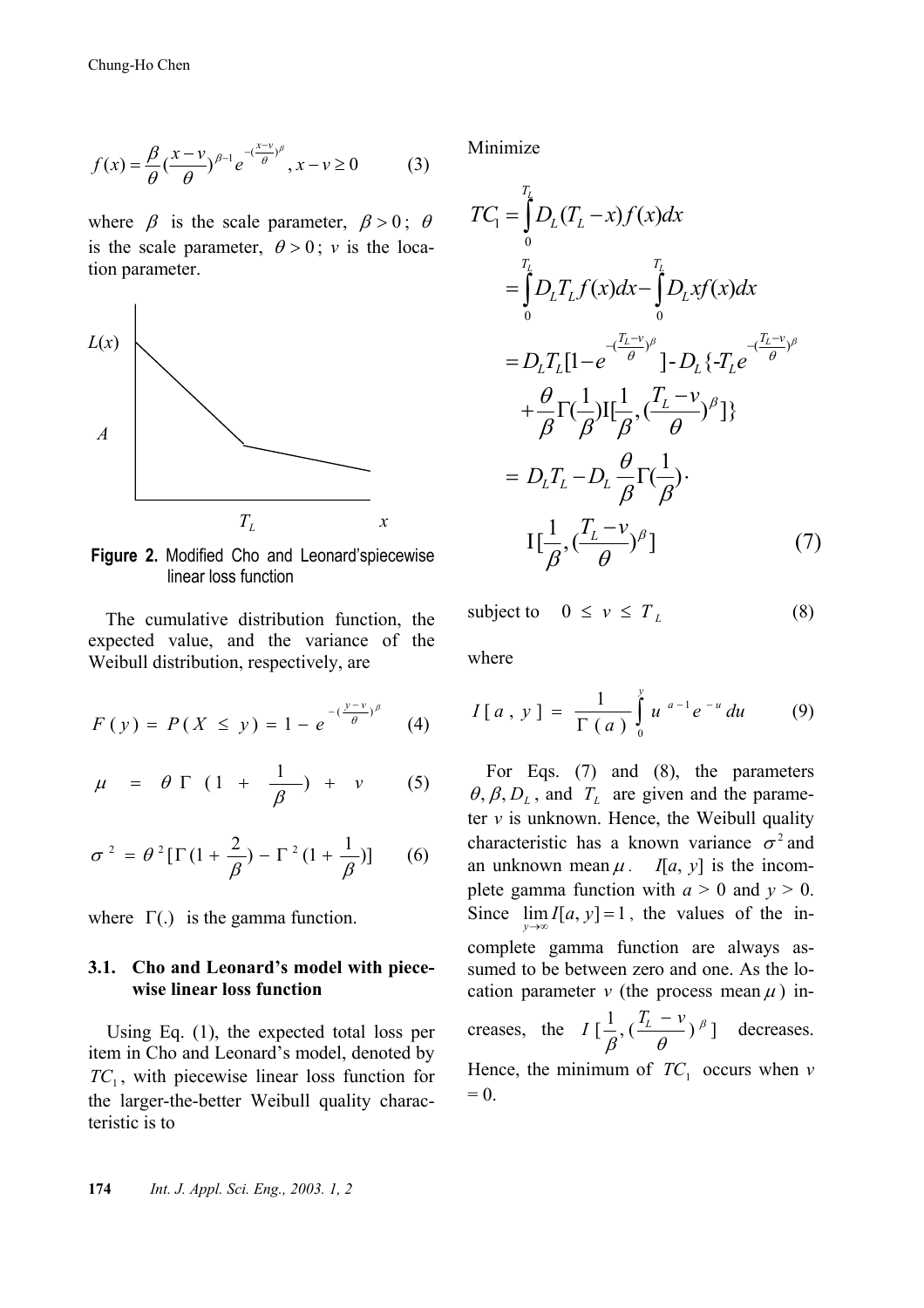## **3.2. Modified Cho and Leonard's model with piecewise linear loss function**

Using Eq. (2), the expected total loss per item of modified Cho and Leonard's piecewise linear loss function, denoted by  $TC_2$ , for the larger-the-better Weibull quality characteristic is to

Minimize

$$
TC_{2} = \int_{T_{L}}^{\infty} [A - D_{U}(x - T_{L})] f(x) dx +
$$
\n
$$
\int_{0}^{T_{L}} [A + D_{L}(T_{L} - x)] f(x) dx
$$
\n
$$
= A + \int_{0}^{T_{L}} D_{L}T_{L} f(x) dx - \int_{0}^{T_{L}} D_{L}xf(x) dx +
$$
\n
$$
\int_{T_{L}}^{\infty} D_{U}T_{L}f(x) dx - \int_{T_{L}}^{T_{L}} D_{U}xf(x) dx
$$
\n
$$
= A + D_{L}T_{L}[1 - e^{-(\frac{T_{L} - v}{\theta})^{\beta}}] + D_{U}T_{L}e^{-(\frac{T_{L} - v}{\theta})^{\beta}}
$$
\n
$$
- D_{L}\{-T_{L}e^{-(\frac{T_{L} - v}{\theta})^{\beta}} + \frac{\theta}{\beta}\Gamma(\frac{1}{\beta})
$$
\n
$$
I[\frac{1}{\beta}, (\frac{T_{L} - v}{\theta})^{\beta}] \} - D_{U}\{T_{L}e^{-(\frac{T_{L} - v}{\theta})^{\beta}} + \frac{\theta}{\beta}\Gamma(\frac{1}{\beta})[1 - I[\frac{1}{\beta}, (\frac{T_{L} - v}{\theta})^{\beta}]]\}
$$
\n
$$
= A + D_{L}T_{L} + (D_{U} - D_{L})\frac{\theta}{\beta}\Gamma(\frac{1}{\beta})
$$
\n
$$
I[\frac{1}{\beta}, (\frac{T_{L} - v}{\theta})^{\beta}] - D_{U}\frac{\theta}{\beta}\Gamma(\frac{1}{\beta}) \qquad (10)
$$

subject to

$$
0 \le v \le T_L \tag{11}
$$

For Eqs. (10) and (11), the parameters *A*,  $\theta$ ,  $\beta$ ,  $D_L$ ,  $D_U$ , and  $T_L$  are given and the parameter  $v$  is unknown. Hence, the Weibull quality characteristic has a known variance  $\sigma^2$  and an unknown mean  $\mu$ . *I*[*a*, *y*] is the incomplete gamma function with  $a > 0$  and

*y* > 0. Since  $\lim_{y \to \infty} I[a, y] = 1$ , the values of the incomplete gamma function are always assumed to be between zero and one. As the location parameter *v* increases, the  $I[\frac{1}{\epsilon}, (\frac{T_L - \nu}{\epsilon})^{\beta}]$  $I[\frac{1}{\beta}, (\frac{T_L - v}{\theta})^{\beta}]$  decreases. If  $D_U - D_L$ is positive, then the minimum of  $TC_2$  occurs when  $v = T_L$ . It means that the piecewise linear loss within specification decreases faster than that of out-of-specification. If  $D_U - D_L$  is negative, then the minimum of  $TC_2$  occurs when  $v = 0$ . It means that the piecewise linear out-of-specification loss decreases faster than that of within specification.

## **4. Concluding remarks**

For the larger-the-better quality characteristic, one often hopes to have a large process mean. However, the manufacturing cost increases when the process mean increases, thus, it is not possible to increase the value of a larger-the-better quality characteristic without any bound. The modified Cho and Leonard's model [2] with piecewise linear loss function proposed in this article is similar to Carlsson's model [1] with expected net income per unit. The manufacturing cost has been considered in the modified Cho and Leonard's model [2]. From the above discussion, the optimum location parameter *v* should be zero for Cho and Leonard's model [2] and the optimum location parameter *v* should be zero or LSL for modified Cho and Leonard's model [2]. Further study can be extended to determining the optimum process mean for the smallerthe-better quality characteristic using the other distributions.

## **References**

[1] Carlsson, O. 1984. Determining the most profitable process level for a production process under different sales conditions.